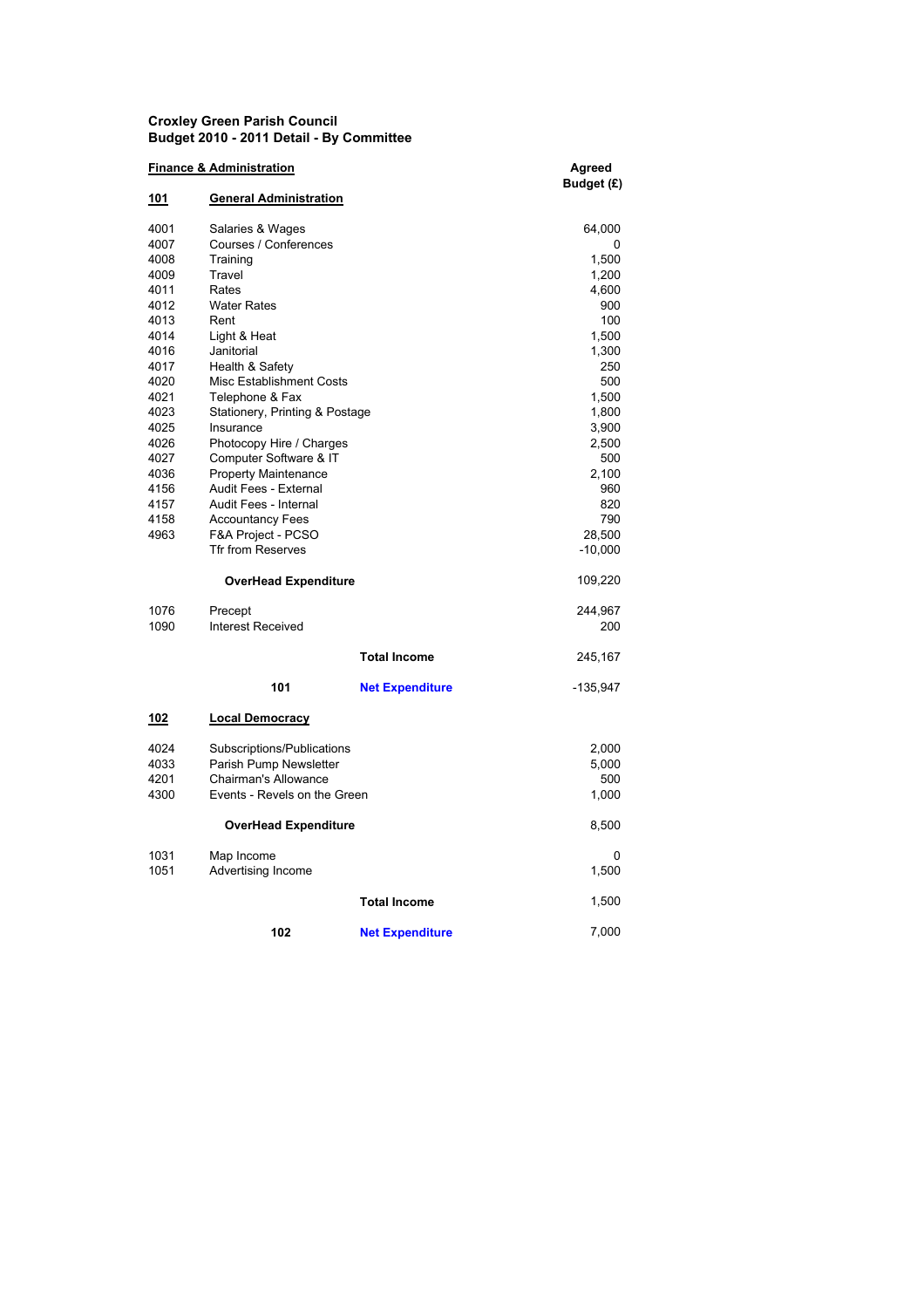| <u> 103</u>  | Groundworks                                                |                                               | Agreed<br>Budget (£) |
|--------------|------------------------------------------------------------|-----------------------------------------------|----------------------|
| 4001         | Salaries & Wages                                           |                                               | 54,417               |
| 4006<br>4008 | Protective Clothing                                        |                                               | 500<br>1,500         |
| 4010         | Training<br>Misc Staff Costs                               |                                               | 650                  |
| 4017         | Health & Safety                                            |                                               | 1,000                |
| 4018         | Refuse Disposal                                            |                                               | 0                    |
| 4037         | Grounds Maintenance                                        |                                               | 2,000                |
| 4041         | Equipment Hire                                             |                                               | 0                    |
| 4042         | <b>Equipment Maintenance</b>                               |                                               | 550                  |
| 4046         | <b>Equipment Purchased</b>                                 |                                               | 2,000                |
| 4051<br>4055 | Vehicle License & Insurance<br>Fuel & Oil - LS08 WCP       |                                               | 1,800<br>1,200       |
| 4060         | Fuel & Oil - Groundworks                                   |                                               | 750                  |
| 4070         | Maintenance - LS08 WCP                                     |                                               | 500                  |
| 4071         | Maintenance - Tractor                                      |                                               | 750                  |
| 4072         | Maintenance - Ride on Mower                                |                                               | 580                  |
|              | OverHead Expenditure                                       |                                               | 68,197               |
| 1061         | Agency Income - HCC Mtce                                   |                                               | 1,400                |
| 1062         | Agency Income - TRDC Mrce                                  |                                               | 0                    |
| 1080         | Miscellaneous Income                                       |                                               | 0                    |
|              |                                                            | <b>Total Income</b>                           | 1,400                |
|              | 103                                                        | <b>Net Expenditure</b>                        | 66,797               |
| 107          | <b>Grants (incl S137)</b>                                  |                                               |                      |
| 4200         | <b>Chairman's Charity Expenditure</b>                      |                                               | 1,000                |
| 4711         | S <sub>137</sub> Grants                                    |                                               | 1,500                |
|              | Community Hall membership Grant                            |                                               | 9,600                |
|              | Tfr from Building Reserves                                 |                                               | 0                    |
|              | <b>OverHead Expenditure</b>                                |                                               | 12,100               |
| 1077<br>1200 | <b>Grants Received</b><br>Chairmans Charity Income         |                                               | 0<br>1,000           |
|              |                                                            |                                               |                      |
|              | 107                                                        | <b>Total Income</b><br><b>Net Expenditure</b> | 1,000<br>11,100      |
| <u>150</u>   | <b>Community/Village Hall</b>                              |                                               |                      |
| 4036<br>4036 | <b>External Decoration</b><br><b>Flood Prevention Work</b> |                                               | 4,000<br>6,500       |
|              | Tfr from Building Reserves                                 |                                               | $-10,500$            |
|              | <b>OverHead Expenditure</b>                                |                                               | 0                    |
|              |                                                            | <b>Total Income</b>                           | 0                    |
|              | 150                                                        | <b>Net Expenditure</b>                        | 0                    |
| 199          | <b>F &amp; A Capital &amp; Projects</b>                    |                                               |                      |
| 4823         | Tfr to Vehicle Repl Fund                                   |                                               | 5,900                |
| 4824         | Tfr to Equipt Repl Fund<br>Depot Extension                 |                                               | 4,100<br>2,000       |
|              | <b>OverHead Expenditure</b>                                |                                               | 12,000               |
|              | 199                                                        | <b>Net Expenditure</b>                        | 12,000               |
|              | <b>Finance &amp; Administration - Expenditure</b>          | - Income                                      | 210,017<br>249,067   |
|              |                                                            | <b>Net Expenditure</b>                        | -39,050              |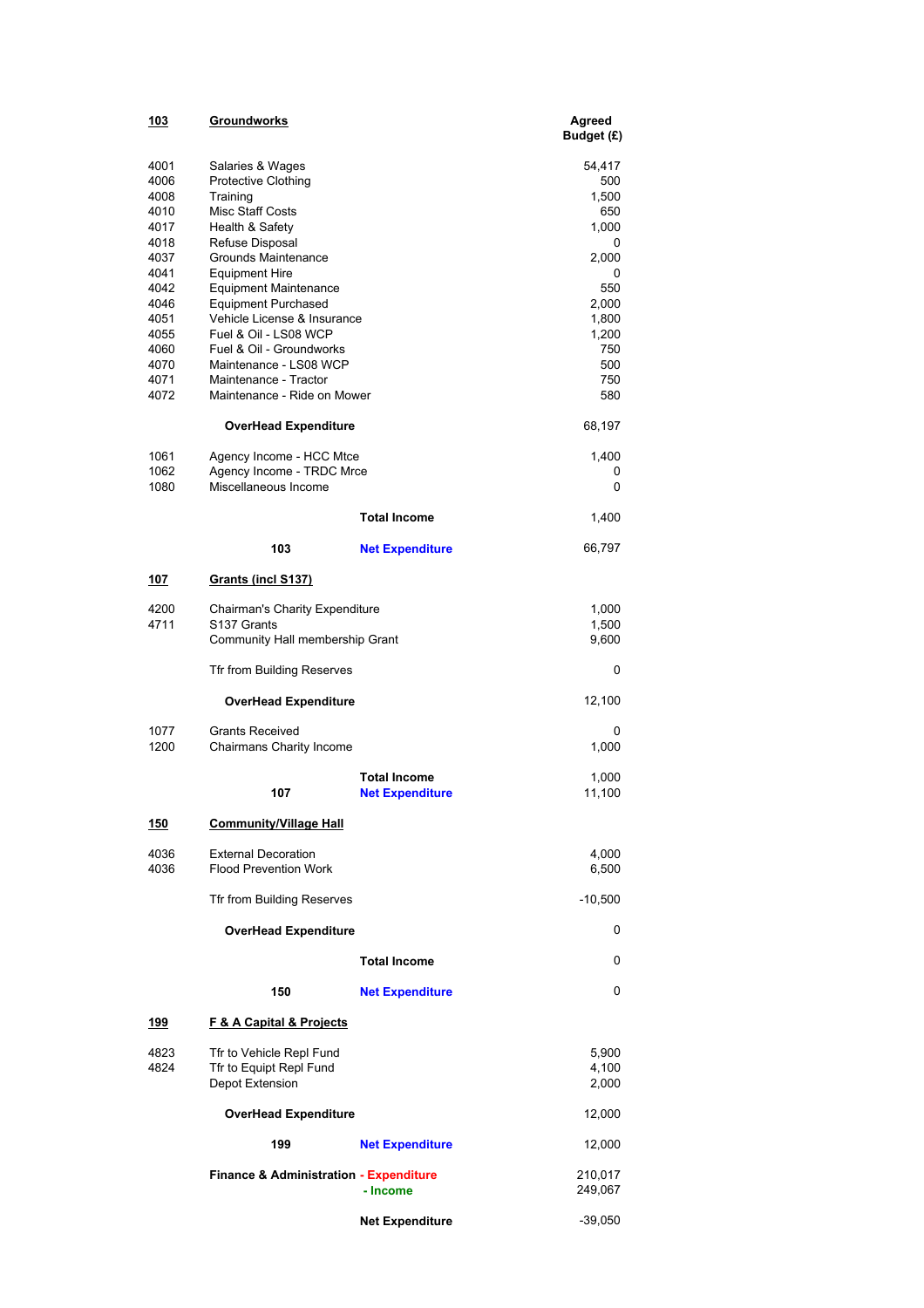| <b>Environment &amp; Amenity</b>                             |                                                                                                                                                                                                                                     |                           | Agreed<br>Budget (£)                                         |
|--------------------------------------------------------------|-------------------------------------------------------------------------------------------------------------------------------------------------------------------------------------------------------------------------------------|---------------------------|--------------------------------------------------------------|
| 202                                                          | <b>The Green</b>                                                                                                                                                                                                                    |                           |                                                              |
| 4042                                                         | <b>Equipment Maintenance</b>                                                                                                                                                                                                        | 0                         |                                                              |
|                                                              | <b>OverHead Expenditure</b>                                                                                                                                                                                                         |                           | 0                                                            |
|                                                              | 202                                                                                                                                                                                                                                 | <b>Net Expenditure</b>    | 0                                                            |
| <u> 203</u>                                                  | <b>Open Spaces &amp; Trees</b>                                                                                                                                                                                                      |                           |                                                              |
| 4048<br>4049                                                 | Plants, Shrubs & Trees - General<br>Dog Hygiene<br><b>Trf ex Trees</b>                                                                                                                                                              |                           | 1,000<br>10,000<br>0                                         |
|                                                              | <b>OverHead Expenditure</b>                                                                                                                                                                                                         |                           | 11,000                                                       |
| 1077                                                         | <b>Grants Received</b>                                                                                                                                                                                                              |                           | 0                                                            |
|                                                              |                                                                                                                                                                                                                                     | <b>Total Income</b>       | 0                                                            |
|                                                              | 203                                                                                                                                                                                                                                 | <b>Net Expenditure</b>    | 11,000                                                       |
| 211                                                          | <u>Events</u>                                                                                                                                                                                                                       |                           |                                                              |
| 4601<br>4602<br>4605<br>4608<br>4609<br>4610<br>4611<br>4612 | <b>Garden Competition</b><br>Quiz Night<br>Christmas Lights<br>Library Xmas Tree<br>Craft Workshop Day<br>Fireworks on Green<br>Senior Citizens trip (Seaside)<br>Senior Citizens Social<br>Tfr from Reserves ex Craft Fair prev yr |                           | 250<br>250<br>8,000<br>50<br>1,400<br>5,000<br>350<br>0<br>0 |
|                                                              | <b>OverHead Expenditure</b>                                                                                                                                                                                                         |                           | 15,300                                                       |
| 1080                                                         | Miscellaneous Income                                                                                                                                                                                                                |                           | 0                                                            |
|                                                              |                                                                                                                                                                                                                                     | <b>Total Income</b>       | 0                                                            |
|                                                              | 211                                                                                                                                                                                                                                 | <b>Net Expenditure</b>    | 15,300                                                       |
| 221                                                          | <u>MSC</u>                                                                                                                                                                                                                          |                           |                                                              |
| 4042                                                         | <b>Equipment Maintenance</b>                                                                                                                                                                                                        |                           | 1,000                                                        |
|                                                              | <b>OverHead Expenditure</b>                                                                                                                                                                                                         |                           | 1,000                                                        |
|                                                              | 221                                                                                                                                                                                                                                 | <b>Net Expenditure</b>    | 1,000                                                        |
| <u> 299</u>                                                  | <b>E &amp; A Capital &amp; Projects</b>                                                                                                                                                                                             |                           |                                                              |
| 4932<br>4934<br>4936                                         | War Memorial Updating<br>Flowers in Croxley/Lamppost planters<br>School Flower beds<br>Development of Play Areas<br>Interpretation Board, Stones Orchard                                                                            |                           | 250<br>0<br>2,000<br>1,500                                   |
|                                                              | Tfr from Reserves (Develop Play Area Research)<br><b>OverHead Expenditure</b>                                                                                                                                                       |                           |                                                              |
|                                                              |                                                                                                                                                                                                                                     |                           |                                                              |
|                                                              | 299                                                                                                                                                                                                                                 | <b>Net Expenditure</b>    | 3,750                                                        |
|                                                              | <b>Environment &amp; Amenity</b>                                                                                                                                                                                                    | - Expenditure<br>- Income | 31,050<br>0                                                  |
|                                                              |                                                                                                                                                                                                                                     | <b>Net Expenditure</b>    | 31,050                                                       |